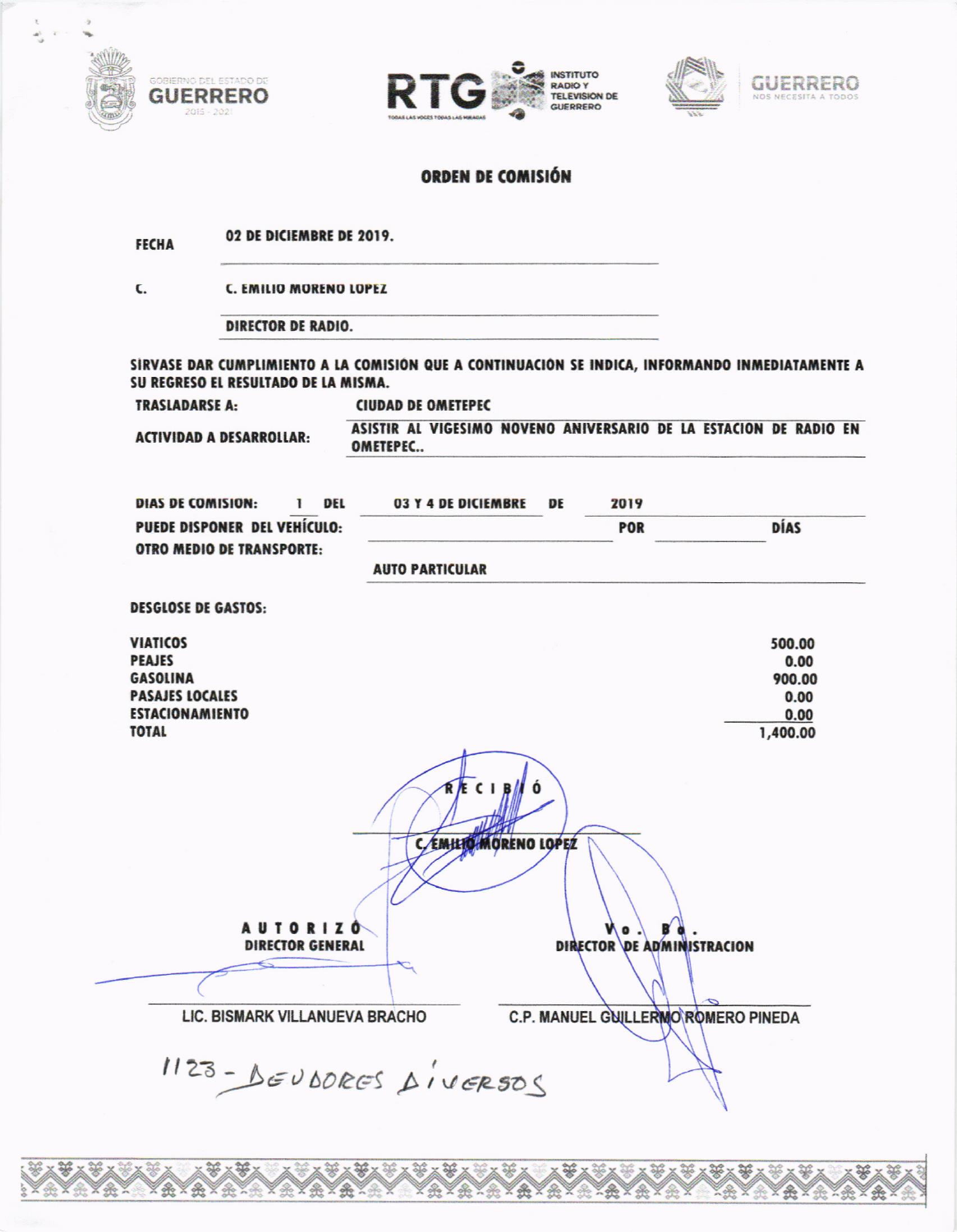**FOLIO FISCAL** DATOS FISCALES DEL EMISOR B1B7F717-7248-4A74-AF2F-5F3E7E4AB75E ESTACION DE SERVICIO PUERTA DE ORO, S.A. DE C.V. AV. LAS PALMAS 5 **FACTURA** COLONIA PRIMERA SECCION SAN MARCOS, GUERRERO. \* C.P. 39960 \* R.F.C. ESP000906FU6 A00001389 REGIMEN: 601 (GENERAL DE LEY PERSONAS MORALES) FECHA DE CERTIFICACION NUMERO DE CERTIFICADO DEL EMISOR: 00001000000501850609 LUGAR DE EXPEDICION: 39960 (SAN MARCOS, GUERRERO) 2019-12-04T14:34:47 NOMBRE O RAZON SOCIAL DEL RECEPTOR

| O.P.D. INSTITUTO RADIO Y TELEVISION DE GUERRERO |                                                                      |               | <b>NUM. INTERIOR</b><br><b>NUM. EXTERIOR</b> |                 | R.F.C. |                 |      |                |  |
|-------------------------------------------------|----------------------------------------------------------------------|---------------|----------------------------------------------|-----------------|--------|-----------------|------|----------------|--|
| CALLE                                           |                                                                      |               | 37                                           | S/N             |        | OPD870622AMA    |      |                |  |
| MONTE-BLANCO                                    |                                                                      |               |                                              | LOCALIDAD       |        |                 |      |                |  |
| COLONIA                                         |                                                                      |               |                                              |                 |        |                 |      |                |  |
| FRACC.HORNOS INSURGENTES                        |                                                                      |               |                                              | ACAPULCO        |        |                 | C.P. |                |  |
| <b>MUNICIPIO</b>                                |                                                                      |               | <b>ESTADO</b>                                |                 |        | PAIS            |      |                |  |
| ACAPULCO                                        |                                                                      |               | GUERRERO                                     |                 | MEXICO |                 |      |                |  |
|                                                 |                                                                      |               |                                              | <b>PRODUCTO</b> |        | PRECIO UNITARIO |      | <b>IMPORTE</b> |  |
| <b>CLAVE</b>                                    | CANTIDAD                                                             | <b>UNIDAD</b> |                                              |                 |        | 17.2137         |      | 475.84         |  |
| 15101506                                        | 27.6431                                                              | Litro         | GASOLINA MAGNA                               |                 |        |                 |      |                |  |
|                                                 |                                                                      |               |                                              |                 |        | SUB-TOTAL       |      | 475.84         |  |
|                                                 | PUE (PAGO EN UNA SOLA EXHIBICION) - TIPO DE COMPROBANTE: I (INGRESO) |               |                                              |                 |        | 16% I.V.A.      |      | 74.26          |  |
|                                                 |                                                                      |               |                                              |                 |        |                 |      |                |  |

# FORMA DE PAGO: 28 (TARJETA DE DEBITO) - USO CFDI: G03

### **CANTIDAD CON LETRA**

550.10

**TOTAL** 

# QUINIENTOS CINCUENTA PESOS CON DIEZ CENTAVOS M.N.

## CADENA ORIGINAL DEL COMPLEMENTO DE CERTIFICACION DIGITAL DEL SAT

||1.1|b1b7f717-7248-4a74-af2f-5f3e7e4ab75e|2019-12-04T14:34:47|LSO1306189R5|rItCWl4G4yWe2nDDTATfdjrOyx+3tR4li 21F9u3D1Yt85CNtjJgWro60F4oFXSAKncUSUNujp28API6XjCwD8eW8TTGyRolLz1/euvqgOp4DQkHrkYPYIpm415jTUe/e/EYxsrawIS9v62 xiVEcYq0qzUdrDfGCgLl/rhyJh7opYMq4mHjUvk20yvzSxs5lPnn1+CSlwSCBkgte5nX10ahN3bVFmjQfOkf5KSLrSos0yL0Go3DqjD5/pQgj JRuiDjcfjZM6dPGXoPkKKUoUjtZgx50WvyVeSBGrAXiutignwDSRduQUQPDBw5B4+pFUFTd4mC66pbO3Y1hbm16zAxA==|000010000004082 54801||

### SELLO DIGITAL DEL EMISOR

rItCWl4G4yWe2nDDTATfdjrOyx+3tR4li21F9u3D1Yt85CNtjJgWro60F4oFXSAKncUSUNujp28API6XjCwD8eW8TTGyRolLz1/euvqgOp4DQ kHrkYPYIpm415jTUe/e/EYxsrawIS9v62xiVEcYq0qzUdrDfGCgLl/rhyJh7opYMq4mHjUvk20yvzSxs5lPnn1+CS1wSCBkgte5nX10ahN3bV FmjQfOkf5KSLrSos0yL0Go3DqjD5/pQgjJRuiDjcfjZM6dPGXoPkKKUoUjtZgx50WvyVeSBGrAXiutignwDSRduQUQPDBw5B4+pFUFTd4mC66 pb03Y1hbm16zAxA==

#### SELLO DIGITAL DEL SAT

OikWTo7rWPTfAbaZ6G7jtHkHBlWtjDZ0VRZvVRxYyjh+UHh0uOxKStoXZTaiY/wGqE2ix1OtT293EkB+h/nLq5l7ggyzxURAAerX+mcK2g7kX r4b8oEJgPz00SI0ZIIzREyBf00Jte3oNL5Hw0ofwGaF/KoggJpGYv9cq5YKuMIDDA/E7j+6gLNqGKGdOPcVQiZi4C8Neqe98/gedUOLRzdQ/g jim54PlxJswfEAryNXRj2InKHvXxH5ixYyAyL8zmUcIm3Pox/cjQeiSdDA4WI1EAFpowpnrR098qbRqjzujByDq9VkR+erll9hn1KGDrIZWDZ 6oSP41/fkCBhdbQ ==

NUMERO DE SERIE DEL CERTIFICADO DEL SAT: 00001000000408254801 - RFCPROVCERTIF: LSO1306189R5 ESTE DOCUMENTO ES UNA REPRESENTACION IMPRESA DE UN COMPROBANTE FISCAL DIGITAL 3.3 A TRAVES DE INTERNET

Factura Generada por el Sistema para Gasolineras Visual Gas el 04-12-2019 a las 14:34:48